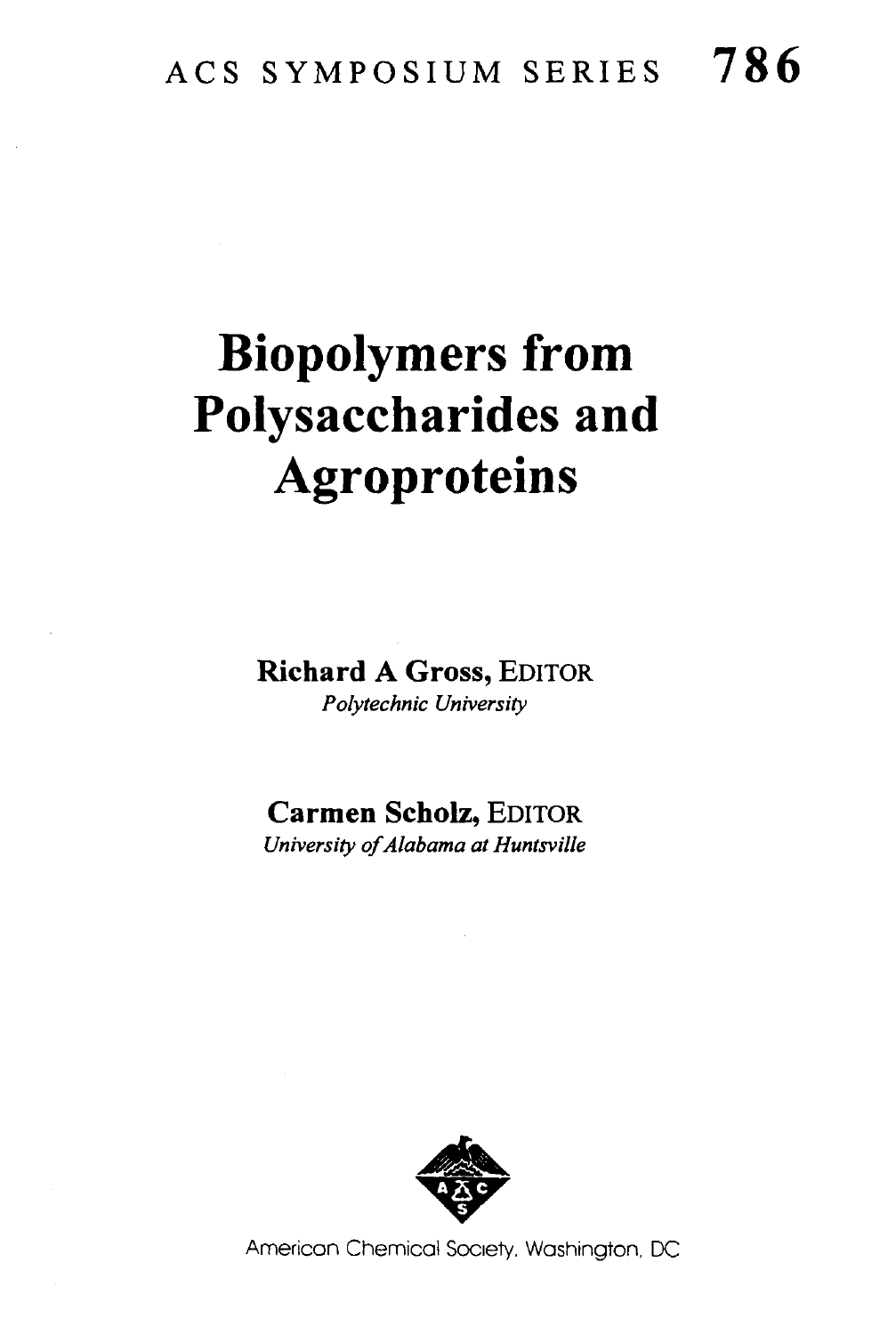# Chapter 6

# **Biopolymer Additives for the Reduction of Soil Erosion Losses during Irrigation**

**William J. Orts', Robert E. Sojka2 , Gregory M. Glenn',** and Richard A. **Gross'**

**'Western Regional Research Center, Agricultural Research Service,** U.S. **Department of Agriculture, 800 Buchanan Street, Albany,** CA **94710**

**'Soil and Water Management Research Unit, Agricultural Research Service,** U.S. Department of Agriculture, 3793 N. **3600 East, Kimberly, ID 83341**

**'Department of Chemistry/Chemical Engineering, Polytechnic University, 6 Metrotech Center, Brooklyn, NY 11201**

High molecular weight, synthetic polyacrylamides (PAM) are relatively large, water soluble polymers that are used increasingly by farmers to prevent erosion and increase infiltration during irrigation. A lab-scale erosion test was conducted to screen biopolymer solutions for a similar efficacy in reducing shearinduced erosion. In lab-scale mini-furrow tests, chitosan, starch xanthate, cellulose xanthate, and acid-hydrolyzed cellulose microfibrils, at concentrations of 20, 80, 80, and 120 ppm respectively, reduced suspended solids in the runoff water from test soil. None of these biopolymers, however, exhibited the >90% runoff sediment reduction shown by PAM at concentrations as low as 5 ppm. Preliminary field tests results showed that chitosan solutions were only marginally effective in reducing runoff from a 137m long furrow. There were indications that results were dependent on the length of the furrow. Erosion of some clay-rich soils from Northern California was reduced up to 85% by increasing the concentration of exchangeable calcium to >2.5mMole, with or without the addition of polymer additives.

Soil erosion threatens agricultural productivity and water through the loss of valuable "top-soil" and runoff of agricultural chemicals. U.S. row-crop farmers lose an average of 6.4 tons of soil per acre per year, despite being world leaders in practicing soil conservation  $(1)$ . The EPA describes soil erosion as our greatest threat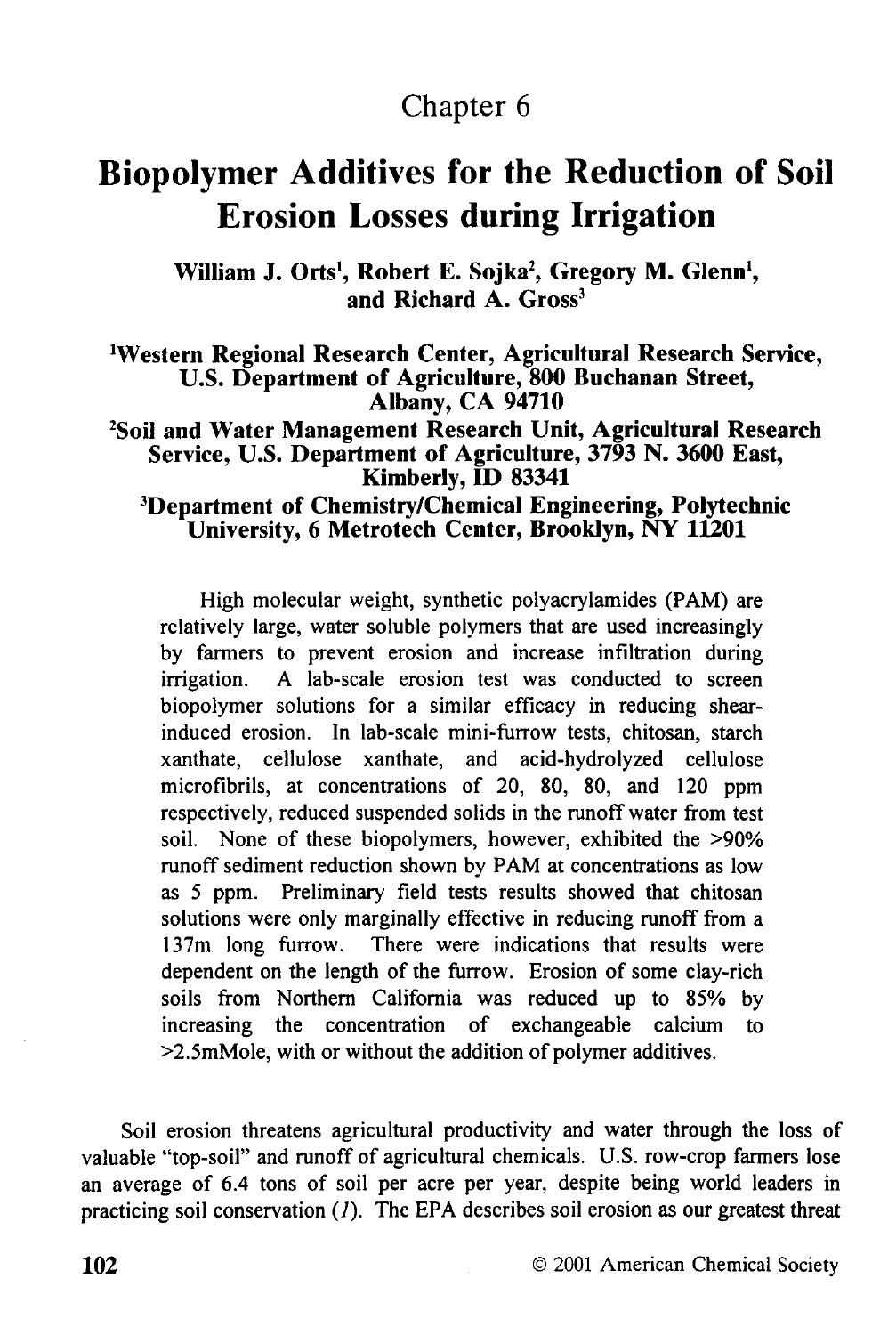to water quality  $(1)$ , a concern that is increased by evidence that chemical toxins readily pass from our waterways into the air (2).

Soil loss is especially significant during furrow irrigation because of the shear of flowing irrigation water, and because arid soils often are low in the natural nolvsaccharides that stabilize soil structure. Farmers could minimize erosionpolysaccharides that stabilize soil structure. induced soil losses by stringent use of settling ponds, sodded furrows, straw-bedded furrows, minibasins, soil stabilizers, and buried runoff pipes; however, these techniques are often too cumbersome or costly for adequate adoption.

Recently, an easy and effective tool has been added to these soil conservation measures -- adding small quantities of polyacrylamide copolymers, PAM, to the inflowing water  $(1,3-8)$ . Lentz *et al.* (3) added 5-20 ppm of high molecular weight, anionic PAM to irrigation water in the first several hours of irrigation, and reduced soil losses of a highly erodible soil up to 97%. This represented an ideological breakthrough in the use of soil conditioners. Rather than treat the "entire" 10 to 20 cm depth tilled surface layer of a field with hundreds of kilograms of polymer per acre, one only modifies the soil in contact with irrigation water. In irrigated agriculture the water itself is the PAM delivery means. For furrow irrigation, this translates to improved soil structure in the  $\sim$ 1-5 mm thick layer at the soil/water interface. Consequently, relatively small quantities of polymer are used (approximately 1 lb per acre per irrigation). Seasonal application totals range from about 2 to 8 lbs of polymer per acre per year.

The benefits of PAM have clearly been seen by farmers. Over a million furrowirrigated acres were treated in 1998 (9). Although the method was introduced in Idaho, it has proven effective in an increasing number of diverse locations throughout the western US and in several countries overseas (9,10).

The successful use of PAM in irrigation water raises the question of whether there are other polymers that may have similar benefits. PAM has been used for decades as a flocculating agent -- for various food processing applications, to dewater sewage sludges, to remove heavy metals during potable water treatment, and to process industrial wastewater. PAM is widely recognized as a safe, cost-effective flocculating agent; yet, it is by no means the only flocculating agent available.

There are several reasons to explore other polymer additives. Environmental concerns have been raised about widespread PAM use in open agricultural environments — concerns that have been countered convincingly by experts in the field. PAM is a synthetic polymer that was designed to resist degradation, and is very stable (11). Environmental degradation rates are less than 10% per year via deamination, shear-induced chain scission and photo-sensitive chain scission *(11-13).* With such stability, there is some concern for potential accumulation. This concern is unfounded if PAM is used at the low concentrations recommended by the USDA (10 ppm in irrigation water flowing down the furrow in the first several hours). Applied under such guidelines, PAM does not leave the field in the runoff nor accumulate appreciably with time (10).

The other environmental concern is the fact that acrylamide, the monomer used to synthesize PAM, is a neurotoxin. Even low levels of monomer impurity in the product must be avoided. This issue has been suitably addressed by suppliers who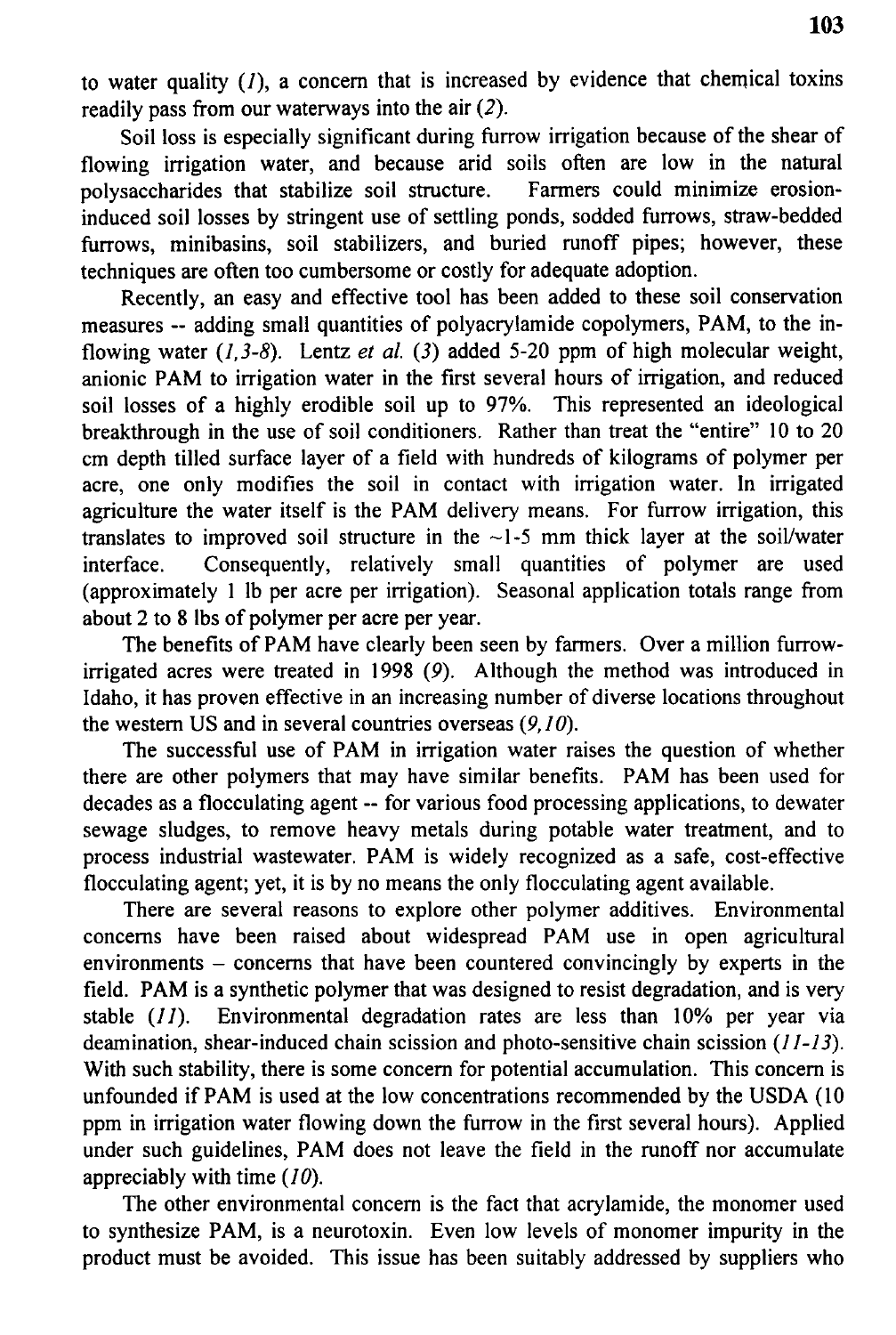provide PAM almost devoid of monomer (<0.05%). The EPA recently reviewed the use of PAM with USDA and polyacrylamide industry scientists, and concluded that, at the concentrations recommended for use during furrow irrigation, PAM levels are acceptable, with minimal accumulation (9). Concern that the monomer may occur as a degradation product is countered by studies showing that the most likely route to degradation is early removal of the amine group from the polymer backbone *(11-13).*

There is scientific and anecdotal evidence *(14)* that PAM efficacy varies with certain soil properties, including sodicity, texture, bulk density, and surface chargerelated properties. It would be beneficial to have a wide array of polymers with potentially different soil-stabilizing mechanisms, applicable to different soil types. The market price of PAM, ranging from about \$2.50 - \$5.00/1b, is high relative to many commodity polymers, such as polyethylene, polypropylene, and polystyrene. Treatment for one year can cost up to \$40 per acre. Any reduction in price would<br>benefit farmers. Finally, PAM is a synthetic polymer using a non-renewable Finally, PAM is a synthetic polymer using a non-renewable monomer source from oil refining. It would be advantageous to derive an effective soil amendment from a renewable feedstock, especially from an agricultural waste stream. Not only do natural polymers generally degrade via relatively benign routes, they are often perceived to be safer by the public.

The general objective of this study was to screen a series of biopolymers to quantify their effectiveness as erosion retardants in irrigation water. Natural biopolymers, with potentially similar functional attributes as PAM, were selected specifically because of their environmental advantages (real or perceived). Biopolymer additives were screened using a lab-scale mini-furrow procedure to determine their potential efficacy in reducing erosion losses. The more promising formulations were tested in full field tests.

## **Materials and Methods**

#### *Polyacrylamides (PAM)*

Polyacrylam ides from a variety of sources were used to establish parameters in the lab-furrow test and as a comparison of the biopolymer samples. PAM samples were generally random copolymers of acrylamide and acrylic acid, varying in molecular weight, charge type, charge amount, and relative solubility in water. A series of samples were provided by Cytec Industries of Stamford, CT, with the trademark, Magnifloc, and product codes 835A, 836A, 837A, 846A, 905N, 442C, 492C, and 494C. Cytec also provided several relatively short-chain samples specifically for this project. Samples were also provided by Allied Colloids, Suffolk, VA, and trademarked Percol (product codes 338, E24, and LT25). Additional PAM samples ranging in molecular weight from 40,000 to 15 million were purchased from Aldrich Chemical. Molecular weight and charge data were generally provided by the manufacturers.

## *Cellulose and starch xanthates*

Cellulose xanthate was produced following the procedure of Menefee and Hautala *(15)* using Whatman filter paper #4 as a source of pure cotton. Starch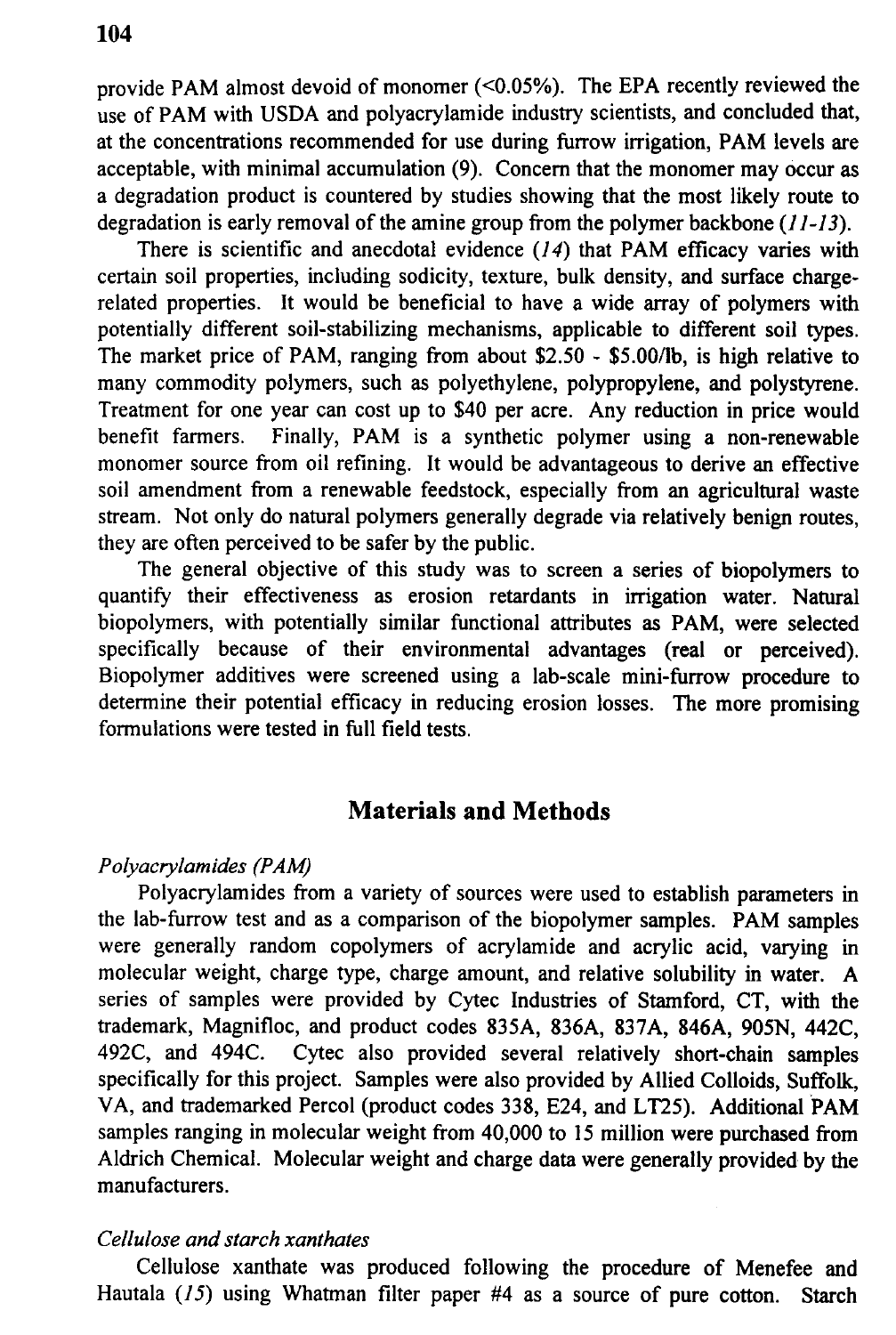xanthates were produced according to Maher *(16)* with the following starch sources: Midsol 50 wheat starch (Midwest Grain Products, Inc., Atchison, KS), Hylon VII high amylose corn starch (National Starch and Chemical Corp., Bridgewater, NJ), and potato starch (Avebe, Princeton, NJ). The cellulose or starch was swollen by soaking in  $\sim$ 20% (w/w) aqueous NaOH. After decanting off excess NaOH, molar volumes of carbon disulfide were added with mixing, forming an orange sticky mass. After several hours of stirring, xanthates were diluted to a 2% solution (based on polysaccharide content), which presumably stopped the reaction and facilitated further dilution. The degree of substitution, ds, was estimated using a standard combustion method for sulfur content  $(17)$ . The shelf life of xanthate is generally limited to several days, so samples were tested within 24 hours after production.

# *Charged cellulose microfibrils*

Acid hydrolyzed cellulose microfibril suspensions were formed from cotton fiber (Whatman filter paper #4) following a procedure outlined by Revol *et al. (18).* Cellulose fibers were milled in a Wiley Mill to pass through a 40 mesh screen, added at 8% concentrations to –60% sulfuric acid at 60°C, and stirred for 30 minutes. The reaction was stopped by adding excess water, and the samples were centrifuged and washed repeatedly (at least three times) until clean of salts and acid. According to previous reports (18), hydrolysis with sulfuric acid will create sulfate esters at the surface of the microfibrils. The procedure used here corresponds to a sulfonation level of 10%, i.e. a charge distribution of  $\sim$ 10% over the surface anhydroglucose units (or roughly 0.2 sulfate groups per  $nm^2$ ).

## *Chitosan*

Chitosan samples were provided by Vanson, Inc., Redmond, WA. In general, chitosan stock solutions were put into solution at high concentration by adding weak acid, lowering the pH to  $\sim 6.0$ . Before use, solutions were diluted and the pH was adjusted back to 7.0. This process was not required for a proprietary "water-soluble" chitosan provided by Vanson.

## *Lab-Scale Mini-furrows*

Lab-scale furrows were created based on principles outlined by Stott *et al. (19).* Except where noted, the soil tested in the lab-furrow was a Zacharias gravelly clay loam soil obtained from Patterson, CA, a northern California farming community 90 miles south of Sacramento. This soil was chosen because it is typical of California's Northern Central Valley and because anionic PAM has been particularly effective in controlling its erosion (11). Soils were dried, sieved and re-moisturized to 18% (w/w) water contents and then formed into miniature furrows roughly 1/100th the size of a full furrow. That is, 1500g of moist soil was packed flat into a 2.5 x 2.5cm well cut into a lm long bar. A furrow with dimensions 0.63 x 0.63cm was pressed lengthwise down the center of the packed soil, to create a mini-furrow. Test solutions were pumped down the furrow, set at an angle of 5°, at flow rates of 7mL/min. Water was collected at the lower end of the furrow and tested for solids contents. Sediment concentration was determined by measuring turbidity using a Shimadzu UV-Vis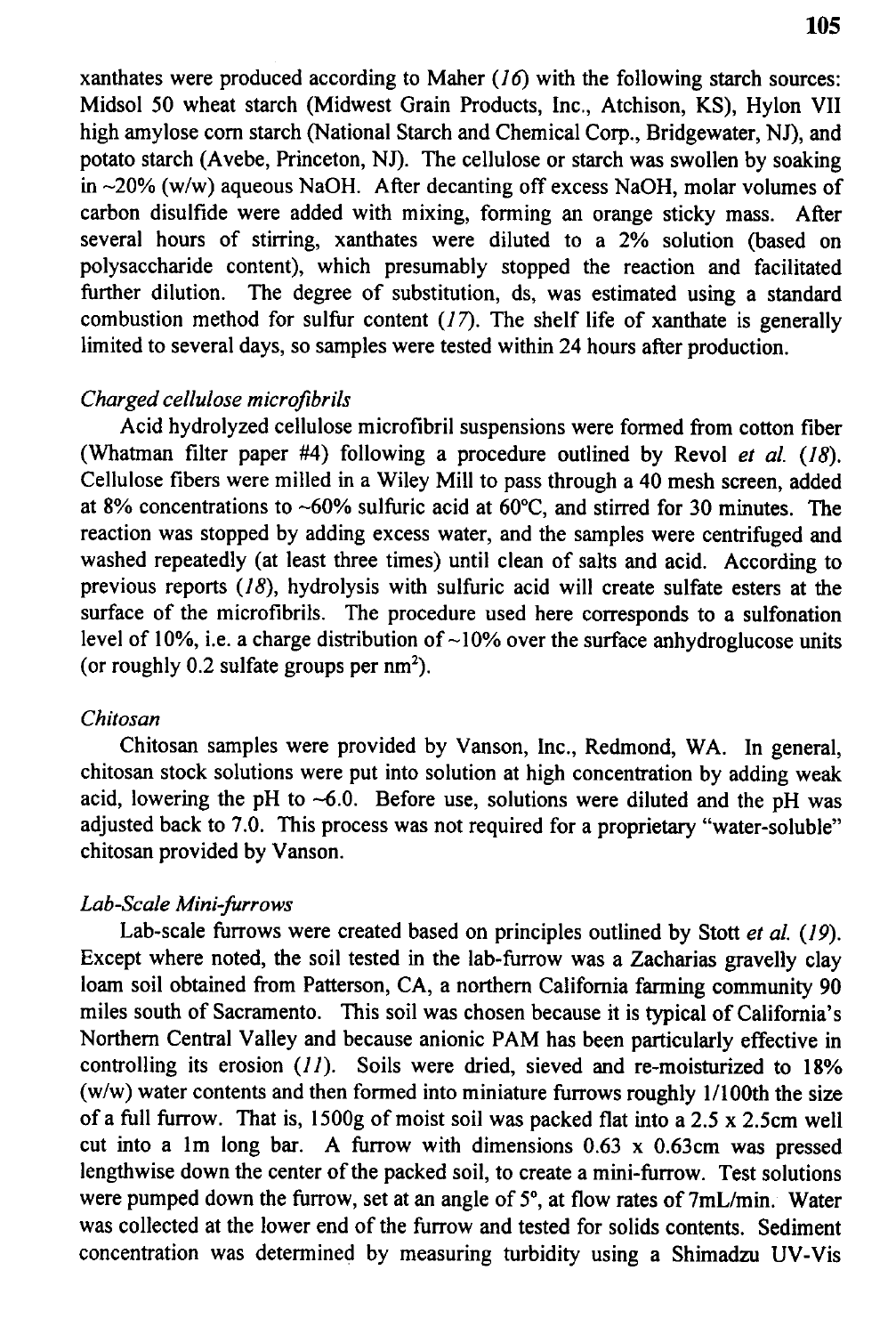**106**

UV1601 spectrophotometer, and calibrating turbidity with those from a set of preweighed soil dispersions. The relative suspended solids was determined for at least 5 replicate samples at each condition.

Multiple parameters affected the results of the furrow tests, including soil type, water flow rate, furrow slope, furrow length, and water purity. For example, if the flow rate was too high, not even PAM was effective in clarifying runoff. After some trial and error, conditions were selected so that results were reflective of the field tests results of Lentz *et al. (5).* Figure 1 compares the results of the furrow test with those from the field, showing the effect of PAM's molecular weight, MW, on its efficacy. For the lab-furrow test,  $>95\%$  solids are removed (relative to control) and there is no molecular weight dependence above  $MW = 200,000$ . A similar trend is seen for field tests results, although the sediment levels are higher and the molecular weight dependence is apparent up to  $MW = 6$ million. Thus, the furrow test appears more "sensitive" than field test results, i.e. a positive result in the lab-furrow does not necessarily imply full effectiveness in the field. Such conditions were chosen to reduce the risk of missing polymers with potential (i.e. it was better to have false positive results).

#### *Field Tests*

Field furrow studies were conducted at the USDA-ARS Northwest Irrigation and Soils Research Laboratory at Kimberly, ID. The soil was a highly erodible Portneuf silt loam (coarse-silty, mixed, mesic, Durixerollic Calciorthid). The furrow had a slope of 1.5% and a length of 137m. Irrigation water was from the Snake River, with average electrical conductivity (EC0) of  $0.5$  dSm<sup>-1</sup> and sodium adsorption ratio (SAR) of 0.6 (20). Irrigation water was applied from individually regulated valves on gated pipe to conventionally prepared furrows between rows of silage corn. During the initial advance stage of irrigation, the water inflow rate was set at approximately 6 gal/min and polymer samples were metered into the flow at the top of each furrow via calibrated peristaltic injection pumps. Details of the irrigation and runoff monitoring procedure were described previously  $(3,5)$ . Sediment content was measured at the end of furrows by collecting IL of sample and measuring sediment using the Imhoff cone technique, and turbidity measurements *(21,22).*

# **Results and Discussion**

# **Cellulose Xanthate, Starch Xanthate, and Cellulose Microfibrils**

Cellulose and starch xanthates have been reported as soil stabilizers *(15, 23-25)* and in the removal of heavy metals from wastewater *(16,26).* Xanthates are promising because, like PAM, they carry a charge, they can dissolve or disperse readily in water, and they are available with large molecular weights. For example,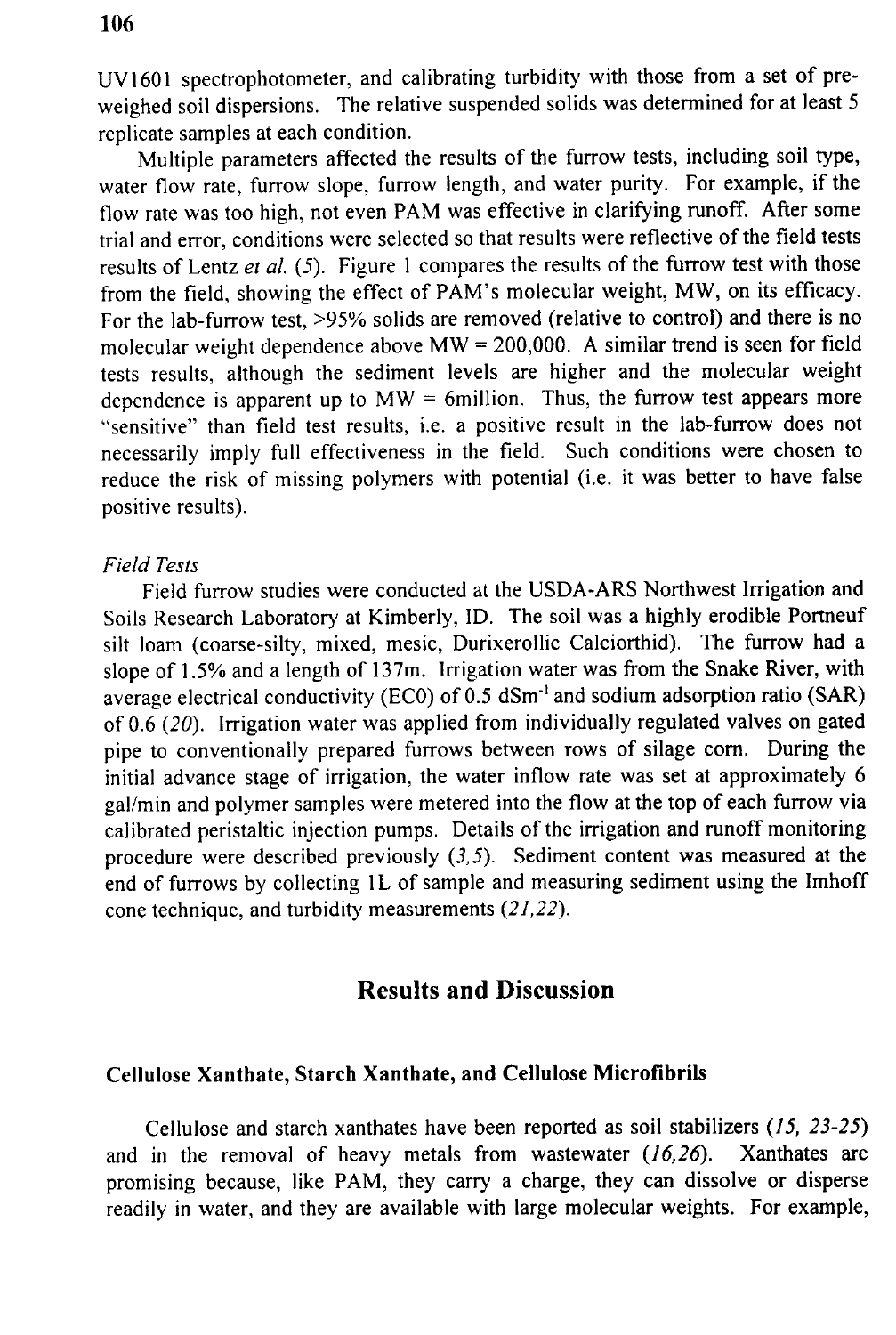

*Figure 1. Lab-scale furrow results compared with field test results highlighting the effect of molecular weight on the effectiveness of polyacrylamide, PAM, in controlling erosion-induced soil losses. Curves are drawn between data points in order to guide the eye.*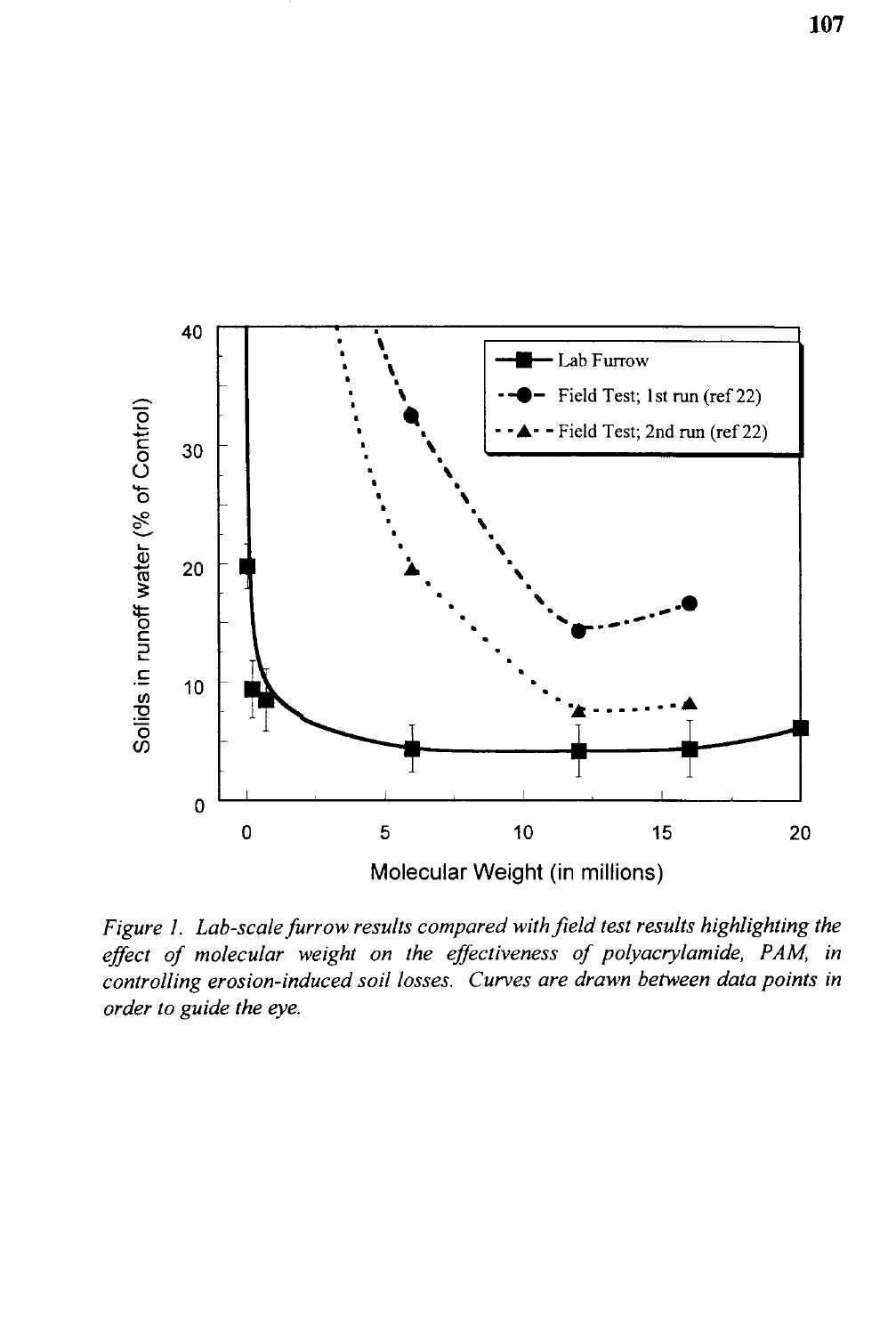the molecular weight of the amylopectin component of a starch xanthate derivative is in the tens of millions, much greater than that of most PAMs.

Results of lab-scale furrow tests for cellulose xanthate samples are shown in Figure 2. Cellulose xanthate (degree of substitution,  $ds = 1.7$ ) reduces soil runoff by more than 80% when it is applied at 80 ppm or greater. In comparison, PAM under the same conditions effectively reduces runoff at 10 and even 5 ppm to less than 3% of the control (or 97% sediment removal). Thus, PAM is significantly more effective than cellulose xanthate at concentrations only 1/8th those of the xanthates. Similarly high concentrations are required for starch xanthates produced from wheat, corn and potato starch (Table 1). Interestingly, there is no significant difference between xanthates from wheat, corn or potato, provided the ds is relatively high  $(ds > 0.38)$ .

| Additive <sup>1</sup>                                                   | Soil Conc. in<br>$Runoff(mg/L)^2$ | Soil conc. in runoff<br>(% of control) |  |
|-------------------------------------------------------------------------|-----------------------------------|----------------------------------------|--|
| Control (Tap Water)                                                     | $51.5 \pm 4.2$                    | 100                                    |  |
| PAM (Cytec 836A); 10ppm                                                 | $0.99 + 0.54$                     | 1.9                                    |  |
| Cellulose xanthate; 80ppm; (ds= 1.7)                                    | $9.8 \pm 2.2$                     | 19.3                                   |  |
| Wheat starch; $80$ ppm; $(ds = 0.0)$                                    | $50.6 + 6.7$                      | 98.6                                   |  |
| Wheat starch xanthate; 80ppm; $(ds = 0.38)$                             | $12.9 \pm 5.8$                    | 25.0                                   |  |
| Wheat starch xanthate; 80ppm; $(ds = 0.54)$                             | $9.4 + 4.9$                       | 19.1                                   |  |
| Potato starch xanthate; 80ppm; (ds= 0.47)                               | $6.7 \pm 3.1$                     | 12.9                                   |  |
| High amylose corn starch (Hylon VII)<br>xanthate; $80$ ppm; $(ds=0.45)$ | $7.5 + 1.8$                       | 14.5                                   |  |
| Cellulose microfibrils; 120ppm                                          | $11.0 + 4.8$                      | 21.3                                   |  |

#### Table 1. Soil sediment content in the runoff from lab mini-furrows comparing the efficacy of PAM with several polysaccharide derivatives.

1. The soil used for this study had a pH of 7.5, exchangeable Ca of 7%, and ~5% organics. Calcium nitrate was added to the water, at a concentration of 10 ppm, to ensure ionic bridging.

2. The standard deviations are reported based on 5 replicates per sample.

It is clear from Table 1 that charged polysaccharide derivatives such as cellulose and starch xanthate have some potential to reduce soil runoff during irrigation. Whether xanthates could compete with PAM in the market place, however, is not so clear. The main commercial use of xanthate is as an intermediate in the Viscose production of rayon fiber. Xanthates would generally cost less than PAM (\$2.50 -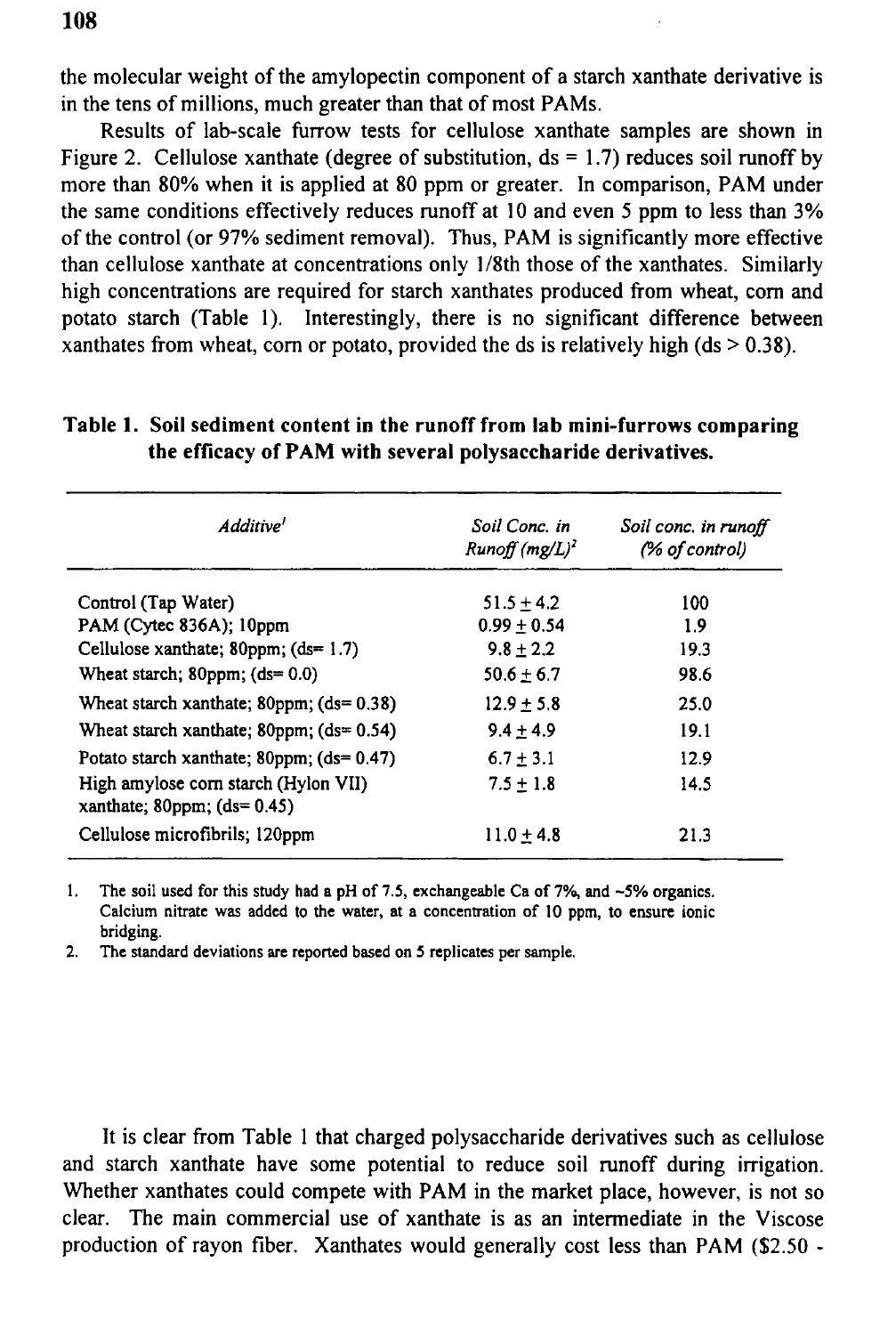

*Figure 2. The effect of polymer concentration on the sediment content of runoff water from lab furrow tests. The PAM had a MW = 16 million and charge density of 18% via randomly distributed acrylic acid groups.*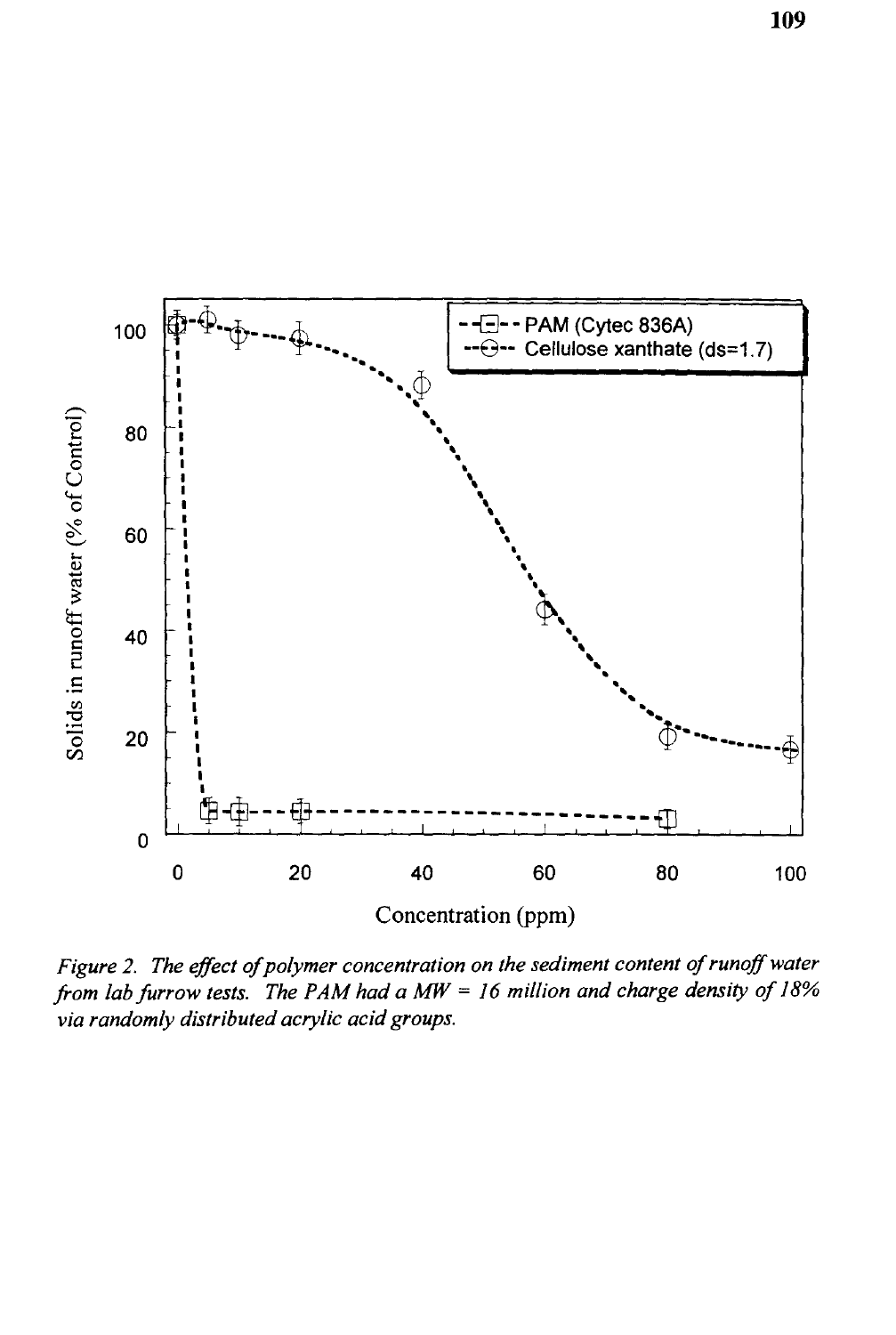**110**

5.00 per lb). However, several major drawbacks of xanthate must be overcome. Their relative instability means that they have a shelf life of days or weeks. Meadows *(23,24)* developed strategies to extend the shelf life by removing the water, by storing at cooler temperatures, by storing in vacuum-sealed packages, and by adding dehydrating agents, such as CaO. More critical is the environmental impact of xanthate production. The viscose process for producing rayon fibers via xanthates is becoming increasingly obsolete because of the sulfur-based waste products generated during large-scale production. Interestingly, the sulfur content of xanthates may give it an for sulfur deficient soils or highly calcareous soils. Sulfur could improve both the pH balance and micronutrient availability.

The most applicable conclusion from the data in Table 1 is that charged starch and cellulose derivatives have potential to reduce irrigation induced losses. With this in mind, acid-hydrolyzed cellulose microfibrils were tested using the lab-furrow procedure. Cellulose microfibrils are obtained during acid hydrolysis of pure cellulose, and are the basic crystalline unit of a cellulose fiber. The microfibrils studied here, which were derived from cotton, are rod-like crystallites with a length of 0.1-0.3 microns and a diameter of 5 nm *(18,27).* During acid hydrolysis, microfibrils gain a charge on their outer surface and become stable in water suspensions. Thus, they appear to possess the major attributes required for creating stable soil aggregates, i.e. a large size, an affinity to soil via a surface charge, and easy dispersion in water.

As outlined in Table 1, aqueous suspensions of cellulose microfibrils reduce the irrigation-induced erosion in lab-scale furrow experiments. Concentrations of at least 100 ppm were required to exhibit any significant reduction in runoff sediment, with a concentration of 120ppm resulting in 78% reduction. In contrast, PAM (Cytec Magnifloc 836A) removed 98% of solids at a concentration of 10 ppm.

Despite the fact that relatively high concentrations of cellulose were required, the charged microfibrils are still promising for several reasons. As with starch xanthate, the charge distribution of the microfibrils has not necessarily been optimized. A wide range of charge density, charge type, and microfibril size can be obtained by optimizing reaction conditions and varying the source of cellulose. For example, sugar beet microfibrils are significantly larger than the fibers derived from cotton. In addition, it may be an advantage to add relatively high concentrations of cellulose back to arid soils to improve soil structure, without undue environmental concern. Cellulose microfibrils are attractive because they are readily available from various waste agricultural sources, such as wheat and rice straws, sugar beet fiber, and cotton wastes (including recycled cotton and old clothing). Within the next several years, EPA laws will make it illegal for farmers in several Northwest states, including California, to burn their rice straw between seasons. Having value-added uses for such straws would be advantageous.

#### **Chitosan: Lab-scale and Field Tests**

If production costs were no consideration, chitosan would have clear potential as an alternative to PAM. Chitosan has already established itself as a biodegradable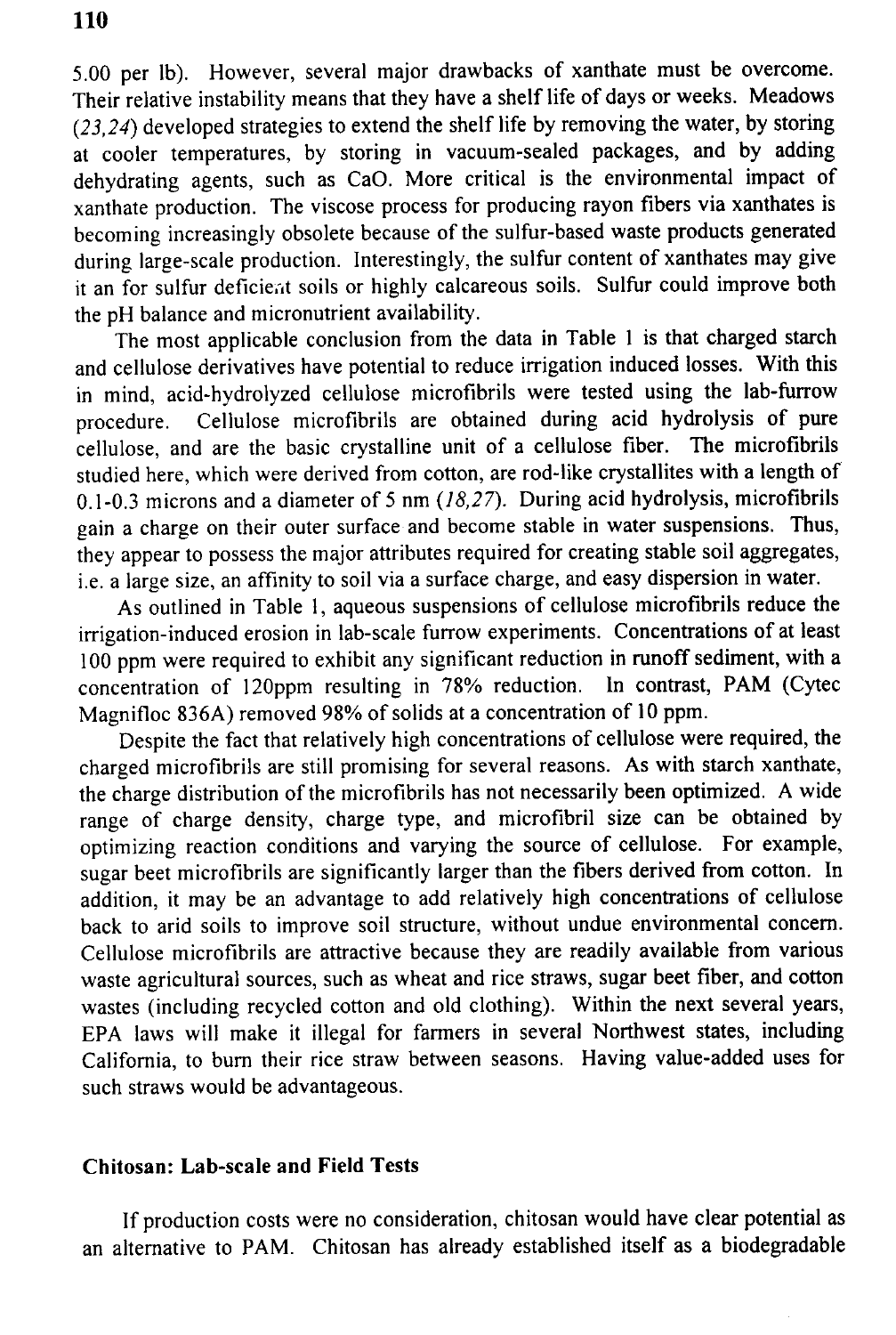flocculating agent for removing heavy metals from plant water (28), for reducing suspended biological matter in municipal waste (29), and for clarifying swimming pool water in an "environmentally friendly" manner (30). The major drawback of chitosan is its market cost of at least \$7/1b. This is as much as twice the price of PAM. Chemically, chitosan is similar to cellulose, with the hydroxyl in the 2 position replaced with a primary amino group. It has a net positive charge at neutral or acidic pH values and is available with reasonably high molecular weights.

Lab mini-furrow results outlined in Table 2 show that highly deacetylated chitosan at 20ppm is as effective as PAM in reducing erosion-induced soil losses. With such favorable lab tests results, chitosan was further tested in a series of field tests at the USDA Northwest Irrigation and Soil Research Lab, Kimberly ID. In the field tests, chitosan did not reduce erosion induced soil losses relative to the control (see Table 2). The sediment concentration in the runoff water from chitosan treated furrows was, at best, an order of magnitude higher than that of PAM (although results for the chitosan furrows were highly variable). The only results significantly different from controls were for PAM (Cytec Magnifloc 836A), whereby sediment losses were reduced by 99% relative to controls.

Such poor comparative results, however, do not mean that chitosan had no effect<br>on the irrigation. Observations of the furrows treated with chitosan revealed Observations of the furrows treated with chitosan revealed remarkable results in the first  $\sim$ 20 meters of the furrow. Chitosan acted as such an effective flocculating agent that it removed fine sediments, and even algae from the irrigation water. In the first 20 meters, the chitosan-treated furrows became green in color due, presumably, to algae build-up. In contrast, the control furrows or PAMtreated furrows did not gain a greenish hue during irrigation. Apparently, the flocculation aspect of chitosan works at least on a par with that of PAM. One explanation for the poor results for samples collected at the end of the furrow is that the chitosan binds so readily with sediment that it flocculates out of solution near the top of the furrow. It is not available to reduce sedimentation losses in the lower end of the furrow. Such an explanation implies that the effectiveness of chitosan is dependent on furrow length.

Another explanation is that chitosan, lacking the size of the high molecular weight PAM, does not form a large stable soil/polymer network at the soil surface. Why does molecular weight effect the efficacy of PAM or PAM substitutes? The most common mechanisms invoked for polymeric flocculents is that of bridging. For polymer electrolytes, such as PAM, there is a combination of ionic and polymer bridging. Ionic bridging provides the attractive force between two like-charged entities; for example between two anionic monomers on the PAM chain or between PAM and a negatively charged soil particle. Polymer bridging occurs for large molecular weight polymers if segments of a single polymer chain can adsorb onto more than one particle. For such bridging, the non-adsorbed polymer chain segments must be long enough to exceed the minimum distance of close approach between particles, i.e. the sum of the thicknesses of the electrostatic double layers of the two approaching particles. At very high molecular weights, PAM would have a fully extended end-to-end distance of several microns, and would be able to form stable flocs with multiple soil particles. Ionic bridges further stabilize large flocs by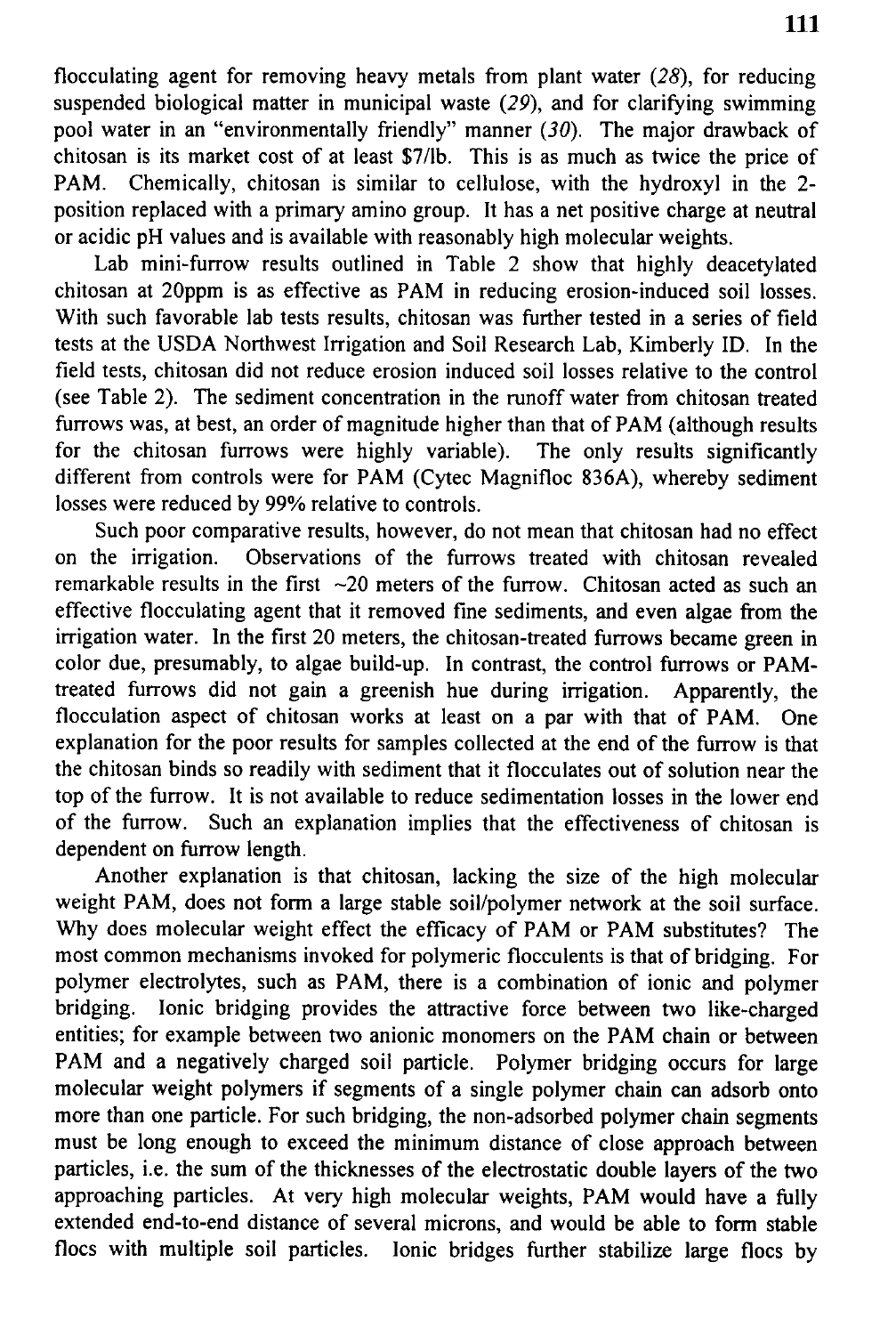providing interaction between multiple polymer chains, and their associated bound particulates. Longer molecules increase the size of potential polymer/soil flocs.

Forming stable flocs may not be enough, though. Sojka  $(10)$  points out that the efficacy of PAM depends on two aspects of PAM's interaction with soil. PAM not only forms stable flocs with the soil suspended in water, but also interacts with the soil at the water/soil interface to create a network of PAM/soil aggregates. This network forms a thin protective coating at the furrow surface that prevents shear forces from disrupting the surface structure and improves water infiltration efficiency. The very large molecular weights of PAM allow it to form a larger network, and thus be effective at very low concentrations (5-20 ppm in the irrigation water).

## Table 2. A **comparison of polyacrylamide, PAM,** (MW — **16 million, 18% anionic) and chitosan solution in controlling irrigation-induced sediment loss in a lab-scale' and a field furrow test.**

|                                      | Control<br>(Tap Water) | PAM<br>(10 ppm)  | Chitosan<br>(10ppm) | Chitosan<br>(20ppm) |
|--------------------------------------|------------------------|------------------|---------------------|---------------------|
| Lab Mini-Furrow Results <sup>2</sup> |                        |                  |                     |                     |
| Solids in runoff (mg/l)              | $48.1^*$               | $3.4^{b}$        | $5.5^{\circ}$       | $4.2^b$             |
| Solids in runoff (% of<br>control)   | 100                    | 7.1              | 11.4                | 8.7                 |
| Field Test Results <sup>2</sup>      |                        |                  |                     |                     |
| Sediment in runoff<br>(kg/ha)        | 38745*                 | 268 <sup>b</sup> | 18981*              | 24566 <sup>*</sup>  |
| Solids in runoff (% of<br>control)   | 100                    | 0.7              | 49.0                | 63.4                |

1. No calcium was added to the irrigation water.

2. Results within a row with a different superscript are statistically different from each other.

#### **Calcium Effects**

One of the interesting results of this study was the fact that improvements in soil runoff in the lab furrow test were achieved independent of the presence of PAM. To explore this result further, we utilized a soil from Davis, CA that did not respond well to PAM. As shown in Figure 3, calcium alone significantly reduced suspended solids in the runoff from this soil, although PAM and calcium still had a greater effect than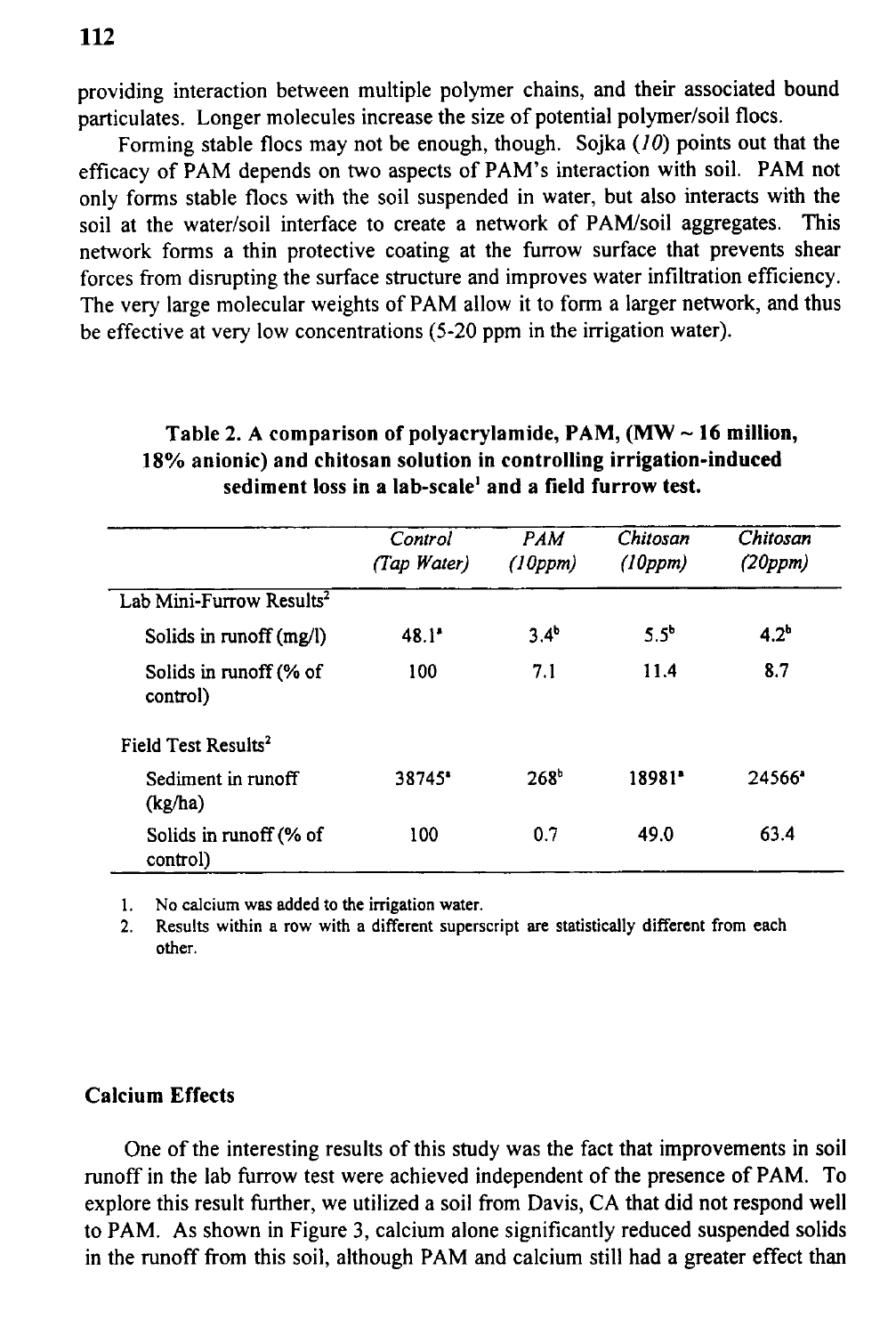

*Figure 3. The effect of added calcium on suspended solids in soil runoff from a labscale furrow test for water with and without PAM (MW--16 million, 18% anionic).*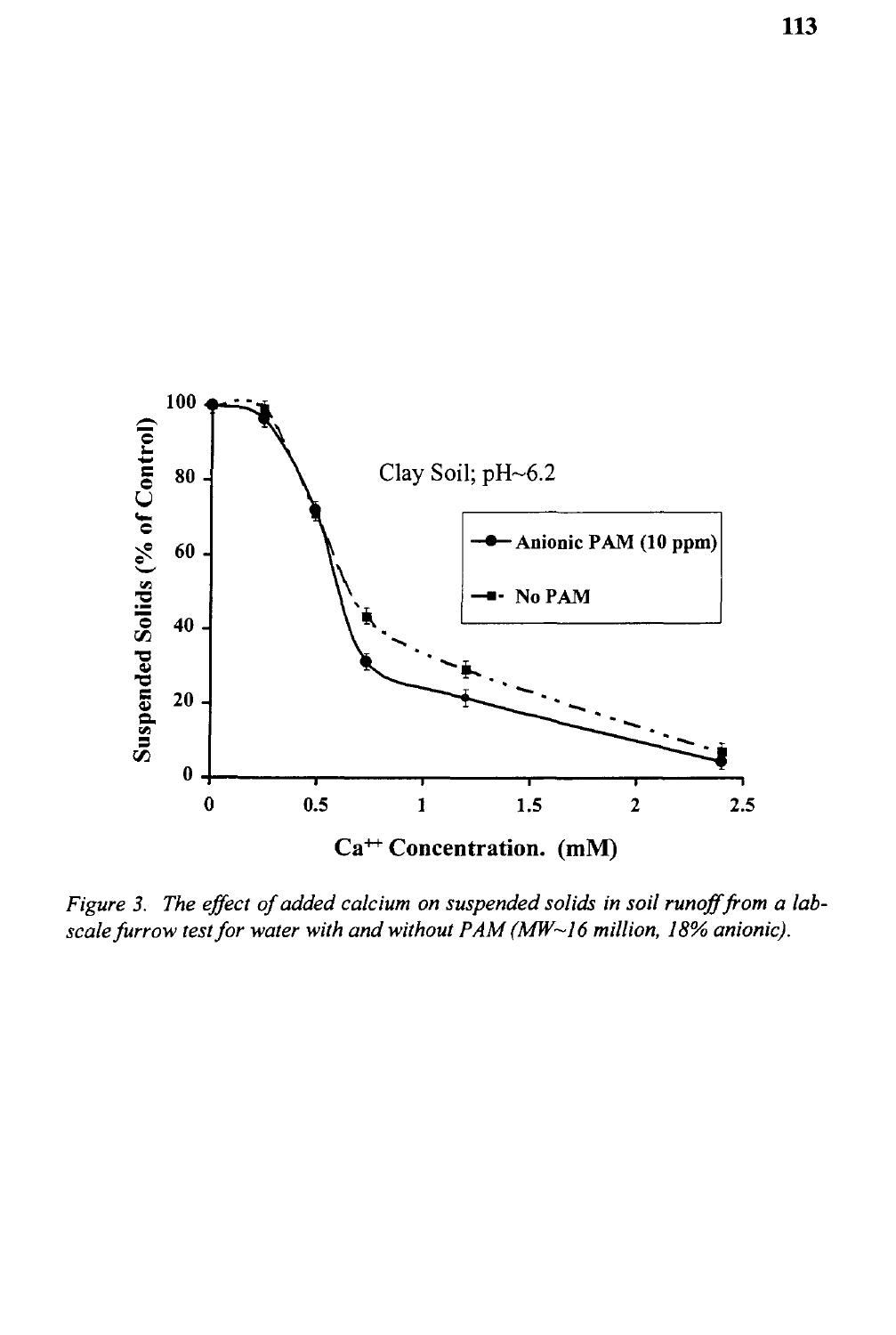calcium alone. A similar result was also reported by Wallace and Wallace (7), who noted that gypsum or other ions providing higher electrical conductances *(31)* also reduce erosion losses in clay-rich soils. The results in Figure 3 confirm their observations in a lab environment. Note, though, that this result is not necessarily universal. Many sources of irrigation water have a much higher electrical conductance than the tap water used here, with significantly higher levels of exchangeable calcium. Also, the benefit from added calcium is short term. Calcium must be added continuously to the irrigation water. In contrast, PAM can be added for a short period during an initial irrigation series, and provide a lasting effect for weeks without additional doses.

Calcium likely works by precipitating small tenuous floccules from turbid water. Flocs are held together by individual ionic bridges between clay particles. Calcium does not necessarily provide permanent structure to the soil. Floccules can easily be dispersed as they are bathed with water containing less calcium, thereby losing their ionic bridge during cation exchange.

With the addition of polymers, calcium plays an additional role in stabilizing flocs by providing ionic bridges between anionic polymers as well as between polymers and charged particles. As discussed above, the calcium double cation would interact with two separate anionic groups from potentially separate polymer chains, and create a larger, more stable polymer/soil aggregate.

# **Conclusions**

A lab-scale furrow test was utilized to test different polymer additives in irrigation water for their efficacy in reducing soil losses during irrigation. Starch xanthate, cellulose xanthate, and acid hydrolyzed cellulose microfibrils each appear promising, with the ability to reduce soil runoff significantly. The effective concentrations of these derivatives, though, were 10-16 times higher than for PAM, without even matching PAM's full efficacy. These polymers would not cost as much as the "high-grade" PAM employed here, so it is not clear that their high concentrations would automatically exclude them on an economic basis, especially if they are optimized for this application.

The results for chitosan solutions showed that, although lab tests are useful for screening potentially useful polymers for reducing erosion-induced soil losses, field tests, with longer furrows and potentially higher shear forces are required to fully assess polymer properties. In the lab mini-furrow test, chitosan solutions were very effective at controlling erosion-induced soil losses at concentrations approaching those used for PAM. However, in field tests, the effectiveness of chitosan was highly variable, with no clear improvement over controls. This could be because chitosan does not have the molecular size of PAM, preventing it from forming a large stable soil/polymer network at the furrow surface. Another possibility is that chitosan binds "too readily" with sediment and flocculates out of solution near the top of the furrow; an implication that its effectiveness depends on the length of the furrow.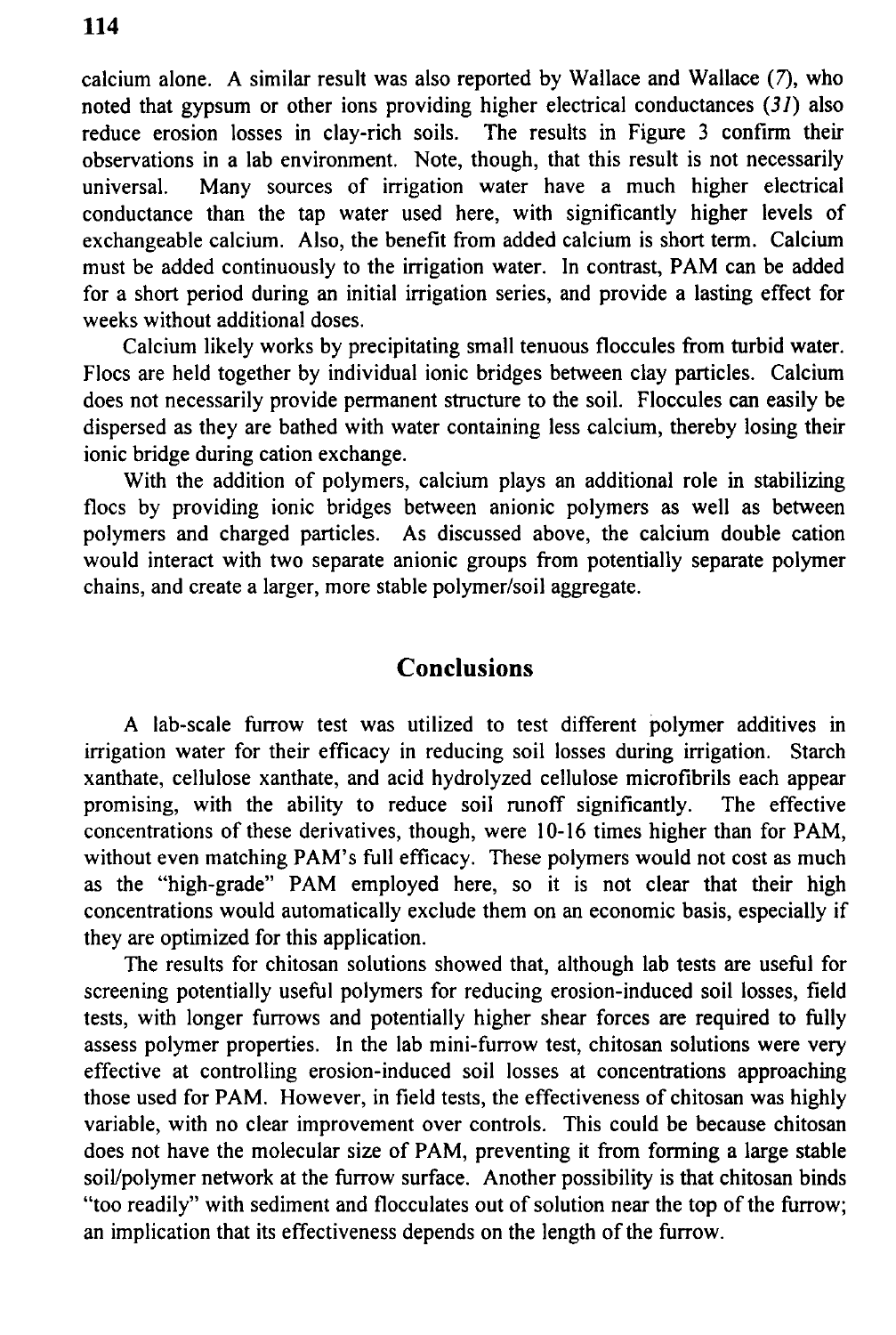Interestingly, the addition of calcium nitrate to irrigation water, with or without polymer additive, can reduce the amount of soil runoff for the clay-rich soils, and relatively pure water, encountered in Northern California. The addition of exchangeable calcium, however, would not have the long-term effect on soil structure exhibited by PAM.

Although PAM's efficacy was not reached in these tests, there is promise that biopolymers can play a role in reducing erosion-induced sediment loss, especially if their properties are optimized for their specific application. This study explored a very specific application, furrow irrigation. However, the performance of the biopolymers may already be in a range of efficacy to be tried in various other related uses. These include erosion reduction at construction sites and highways, "tackifying" straw beds (so they stay in place), and hydroseeding. In such applications, the costs of material are not the limiting restriction. The environmental advantages of degradable polymers derived from renewable sources may give these biopolymers a market edge.

# **Literature Cited**

- 1. Becker, H. *Agricultural Res.* 1997, April, 4.
- 2. McConnell, L.L.; Bidleman, T.F; Cotham, W.E.; Walla, M.D. *Environ. Pollut.* 1998, 101, 1-9.
- 3. Lentz, R.D.; Shainberg, I.; Sojka, R.E.; Carter, D.L. *Soil Sci. Soc. of Am. J.* **1992,** *56,* 1926.
- 4. Lentz, R.D.; Sojka, R.E. *Soil Sci.,* **1994,** *158,* 274.
- Lentz, R.D.; Sojka, R.E. 1996. IN Proceedings: Managing Irrigation-Induced Erosion and Infiltration with Polyacrylamide. Editors R.E. Sojka, and R.D. Lentz, Twin Falls ID, May **1996.**
- 6. Levy, G.J.; Ben-Hur, M.; Agassi, M. *Irrig. Sci.1991, 12,* 55.
- Wallace, A.; G.A. Wallace. IN Proceedings: Managing Irrigation-Induced Erosion and Infiltration with Polyacrylamide. Editors R.E. Sojka, and R.D. Lentz, Twin Falls ID, May 1996.
- 8. Mitchell, A.R. Soil Sci. 1986, 141, 353-358.<br>9. Soika, R.E.: Lentz, R.D.: Westermann, D.T.
- 9. Sojka, R.E.: Lentz, R.D.; Westermann, D.T. *Soil Sci. Soc. Am. J.* **1998,** 62:1672- 1680.; R.E. Sojka, 1998, USDA-ARS Soil and Water Management Research Unit, Kimberley ID, personal communication.
- 10. Sojka, R.E.; Lentz, R.D.; Ross, C.W.; Trout, T.J.; Bjorneberg, D.L.; Aase, J.K. *J. Soil and Water Cons.* **1998.** 53(4) 325-331.
- 11. Kay-Shoemake, J.L.; M.E. Watwood. IN Proceedings: Managing Irrigation-Induced Erosion and Infiltration with Polyacrylamide. Editors R.E. Sojka, and R.D. Lentz, Twin Falls ID, May 1996.
- 12. Kawai, F. *Appl. Microbiol. Biotech.* **1993,** 39,382.
- 13. Barvenik, F.W.; Sojka, R.E.; Lentz, R.D.; Andrawes, F.F.; Messner, L.S. IN Proceedings: Managing Irrigation-Induced Erosion and Infiltration with Polyacrylamide. Editors R.E. Sojka, and R.D. Lentz, Twin Falls ID, May 1996.
- 14. McElhiney, M.A., USDA Natural Resources Conservation Service, Modesto, CA personal communication, 1998.
- 15. Menefee, E.; Hautala, E. *Nature* **1978,** *275,* 530.
- 16. Maher, G.G. **1981.** US Patent 4,253,970.